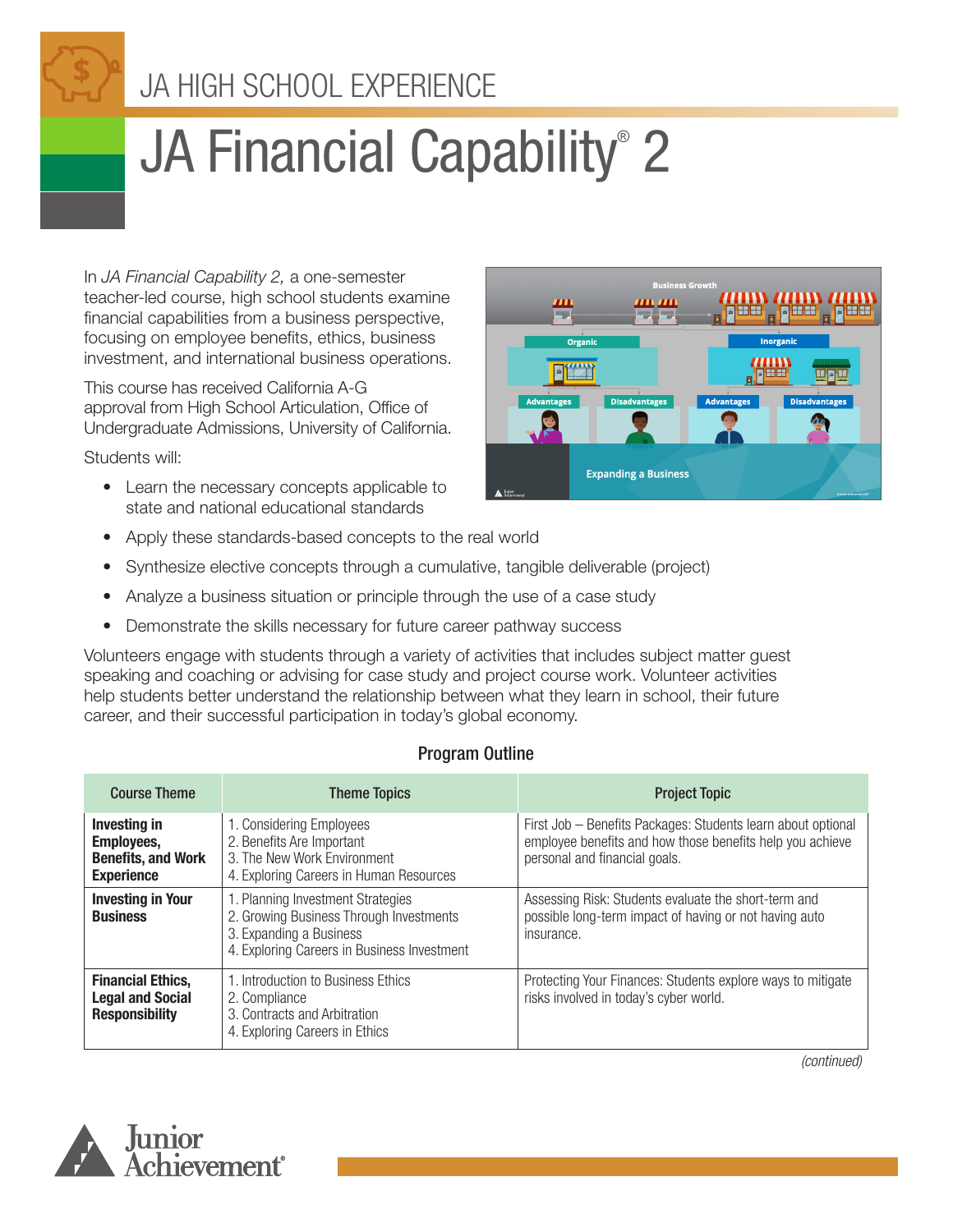#### Program Outline

| <b>Course Theme</b>                                                                      | <b>Theme Topics</b>                                                                                                                             | <b>Project Topic</b>                                                              |
|------------------------------------------------------------------------------------------|-------------------------------------------------------------------------------------------------------------------------------------------------|-----------------------------------------------------------------------------------|
| <b>International</b><br><b>Business</b><br><b>Challenges and</b><br><b>Opportunities</b> | 1. Going Global: Selling Internationally<br>2. Culture and International Business<br>3. Going Global Board Game<br>4. Exploring Careers Summary | My Personal Plan: Students develop a vision and strategic<br>plan for the future. |

For the guiding standards that are presented below, the legend for reference is as follows: **CCTC** – Common Career Technical Core; **NBEA** – National Business Education Association.

| <b>Session</b>                                                 | <b>Session Description</b>                                                                                                                                                                                                                                                                                            | <b>Guiding Standards</b>                                                                                                                                                                                                                                                                                                                                                                                                        | <b>Student Learning Activities</b>                                                                                                                                                                                                                                                                                                              |
|----------------------------------------------------------------|-----------------------------------------------------------------------------------------------------------------------------------------------------------------------------------------------------------------------------------------------------------------------------------------------------------------------|---------------------------------------------------------------------------------------------------------------------------------------------------------------------------------------------------------------------------------------------------------------------------------------------------------------------------------------------------------------------------------------------------------------------------------|-------------------------------------------------------------------------------------------------------------------------------------------------------------------------------------------------------------------------------------------------------------------------------------------------------------------------------------------------|
| 1: Considering<br><b>Employees</b>                             | Students weigh the advantages,<br>disadvantages, and costs<br>of regular employees and<br>contractors for a small business<br>entrepreneur.                                                                                                                                                                           | • NBEA-Management VI: Describe human<br>resource functions and their importance to<br>an organization's successful operation.<br>• NBEA-Entrepreneurship VII: Develop a<br>management plan for an entrepreneurial<br>venture.<br>• CCTC-BAC08.01.07: Describe current<br>human resources laws and regulations.<br>• CCTC-BAPC07.01.07: Determine staffing<br>needs to minimize costs while maximizing<br>business contribution. | 1. Explain two advantages of hiring<br>help in a small business.<br>2. Compare and contrast the<br>advantages and disadvantages<br>of hiring an employee or a<br>contractor.<br>3. Explain four costs in addition to<br>salary/hourly wage that comprise<br>the full cost of employees.                                                         |
| 2: Benefits Are<br>Important                                   | Students learn about mandatory<br>and optional employee benefits<br>offered by small businesses and<br>explore both the advantages<br>and disadvantages.                                                                                                                                                              | • NBEA-Management VI: Describe human<br>resource functions and their importance<br>to an organization's successful operation.<br>• CCTC-BAC08.01.07: Describe current<br>human resources laws and regulations.                                                                                                                                                                                                                  | 1. List four legally required benefits<br>provided by employers.<br>2. List four optional benefits offered<br>to employees.<br>3. Describe two ways providing great<br>benefits can help a company.<br>4. Evaluate optional benefits for a<br>small business scenario.                                                                          |
| 3: The New<br><b>Work</b><br><b>Environment</b>                | Students conduct research on<br>low-cost and nontraditional<br>employee benefits that small<br>businesses offer to attract good<br>workers. They explore new work<br>environments and employee<br>experiences.                                                                                                        | • NBEA-Management VI: Describe human<br>resource functions and their importance<br>to an organization's successful operation.<br>• NBEA-Entrepreneurship VII: Develop a<br>management plan for an entrepreneurial<br>venture. B. Staffing a diverse workforce.<br>• CCTC-BAPC07.01.07: Determine<br>staffing needs to minimize costs while<br>maximizing business contribution.                                                 | 1. Identify three low-cost or no-cost<br>benefits provided by employers.<br>2. Identify three nontraditional<br>employee benefits.<br>3. Describe the new work<br>environment.<br>4. Define and explain employee<br>experience.                                                                                                                 |
| 4: Exploring<br><b>Careers</b><br>in Human<br><b>Resources</b> | Students complete a brief activity<br>related to career soft skills and<br>then evaluate a sample career<br>before conducting independent<br>research on two other careers<br>at a job website. Students use<br>information they have gathered<br>to complete a brief creative<br>activity at the end of the session. | • NBEA-Career Development II: Career<br><b>Exploration and Research: Utilize</b><br>career resources to develop a career<br>information portfolio that includes<br>international career opportunities.<br>• CCTC-ESS09.03: Demonstrate skills<br>related to seeking and applying for<br>employment to find and obtain a desired<br>job.                                                                                         | 1. Locate and use information<br>gathered from a career website.<br>2. Identify basic career information<br>about two of the following three<br>careers: human resources<br>manager, compensation and<br>benefits manager, or training and<br>development specialist.<br>3. Reflect on personal interest and<br>fit for the researched careers. |

#### Theme 1: Investing in Employees, Benefits, and Work Experience

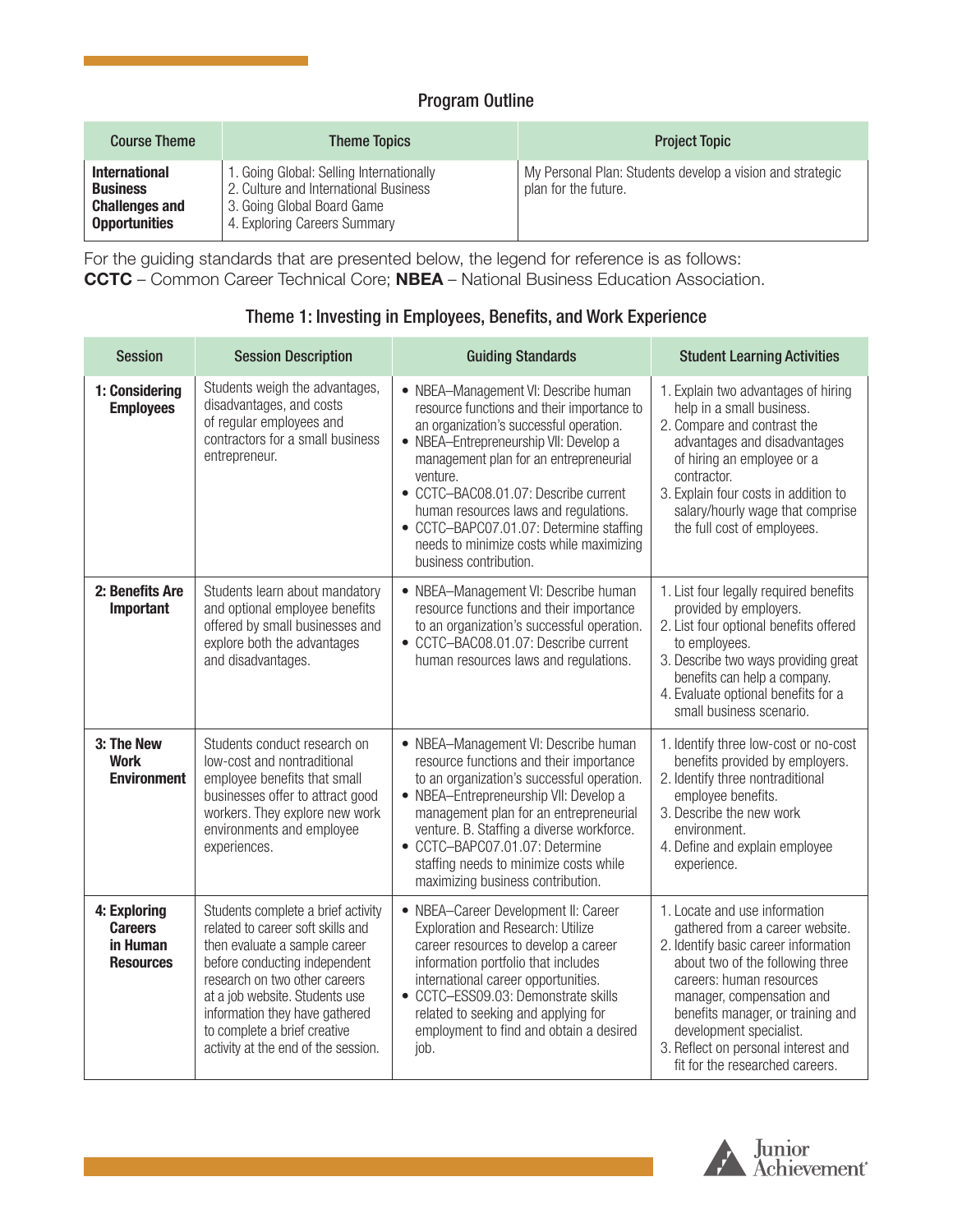# Theme 2: Investing in Your Business

| <b>Session</b>                                                            | <b>Session Description</b>                                                                                                                                                                                                                                                                                                  | <b>Guiding Standards</b>                                                                                                                                                                                                                                                                                                                                                                                                                                                                                                                                                                                                                                                                                                                                                                | <b>Student Learning Activities</b>                                                                                                                                                                                                                                                                                                                      |
|---------------------------------------------------------------------------|-----------------------------------------------------------------------------------------------------------------------------------------------------------------------------------------------------------------------------------------------------------------------------------------------------------------------------|-----------------------------------------------------------------------------------------------------------------------------------------------------------------------------------------------------------------------------------------------------------------------------------------------------------------------------------------------------------------------------------------------------------------------------------------------------------------------------------------------------------------------------------------------------------------------------------------------------------------------------------------------------------------------------------------------------------------------------------------------------------------------------------------|---------------------------------------------------------------------------------------------------------------------------------------------------------------------------------------------------------------------------------------------------------------------------------------------------------------------------------------------------------|
| 1: Planning<br><b>Investment</b><br><b>Strategies</b>                     | Students explore the four main<br>types of business structures<br>and analyze the advantages<br>and disadvantages of each.<br>They apply their learning by<br>creating an original business<br>scenario.                                                                                                                    | • NBEA-Business Law IV: Business<br>Organizations: Describe the major types<br>of business organizations, including sole<br>proprietorships, partnerships, corporations,<br>and limited liability companies, operating<br>within the socioeconomic arena of the<br>national and international marketplace.<br>• NBEA-Entrepreneurship VIII: Legal:<br>Analyze how forms of business ownership,<br>government regulations, and legal<br>regulations affect entrepreneurial ventures.<br>• CCTC-BAC08.01.08: Select business<br>structure for immediate and long-term<br>operations.<br>CCTC-BAC02: COMMUNICATIONS: Use<br>oral and written communication skills<br>in creating, expressing and interpreting<br>information and ideas including technical<br>terminology and information. | 1. Identify the four main legal<br>structures of businesses.<br>2. Analyze the costs and benefits of<br>each business structure.<br>3. Match an entrepreneur's profile<br>to a specific business strategy.                                                                                                                                              |
| 2: Growing<br><b>Business</b><br><b>Through</b><br><b>Investments</b>     | Students evaluate the options<br>available when a small<br>business begins to earn<br>profits. Students conduct<br>research about reinvestments<br>and which ones typically bring<br>the most growth and return on<br>the investment.                                                                                       | • NBEA-Entrepreneurship III. Economics:<br>Achievement Standard: Apply economic<br>concepts when making decisions for an<br>entrepreneurial venture.<br>• CCTC-BAPC07.01.04: Plan for future<br>company growth to guide company<br>operations.<br>• CCTC-BAPC05.01: Maintain, monitor, plan,<br>and control the use of financial resources to<br>protect a business's fiscal well-being.                                                                                                                                                                                                                                                                                                                                                                                                | 1. Explain the three choices a<br>business has regarding profits.<br>2. Define reinvestment.<br>3. Describe two disadvantages and<br>two advantages of growing a<br>business through reinvestment.<br>4. Explain three ways a small<br>business can be grown through<br>reinvestment.                                                                   |
| 3: Expanding a<br><b>Business</b>                                         | Students learn about two<br>types of business expansion:<br>organic and inorganic. They<br>conduct group research<br>to learn more about<br>specific examples of each<br>type of growth and make<br>recommendations based on<br>their understanding.                                                                        | • NBEA-Entrepreneurship III. Economics:<br>Achievement Standard: Apply economic<br>concepts when making decisions for an<br>entrepreneurial venture.<br>• CCTC-BAPC07.01.04: Plan for future<br>company growth to guide company<br>operations.<br>• CCTC-BAPC05.01: Maintain, monitor,<br>plan, and control the use of financial<br>resources to protect a business's fiscal<br>well-being.                                                                                                                                                                                                                                                                                                                                                                                             | 1. Explain the difference between<br>organic and inorganic business<br>growth.<br>2. List two examples of organic<br>and two examples of inorganic<br>growth.<br>3. Describe the difference between<br>a chain and a franchise<br>4. Describe the advantages and<br>disadvantages of merging with<br>or acquiring another business.                     |
| 4: Exploring<br><b>Careers in</b><br><b>Business</b><br><b>Investment</b> | Students complete a brief<br>activity related to career<br>soft skills and then evaluate<br>a sample career before<br>conducting independent<br>research on two other careers<br>at a job website. Students<br>use information they have<br>gathered to complete a brief<br>creative activity at the end of<br>the session. | • NBEA-Career Development II: Career<br>Exploration and Research: Utilize career<br>resources to develop a career information<br>portfolio that includes international career<br>opportunities.<br>• CCTC-ESS09.03: Demonstrate skills<br>related to seeking and applying for<br>employment to find and obtain a desired<br>job.                                                                                                                                                                                                                                                                                                                                                                                                                                                        | 1. Locate and use information<br>gathered from a career website.<br>2. Identify basic career information<br>about two of the following three<br>careers: management analyst,<br>business growth (or development<br>or innovation) strategist, or<br>business attorney/lawyer.<br>3. Reflect on personal interest and<br>fit for the researched careers. |

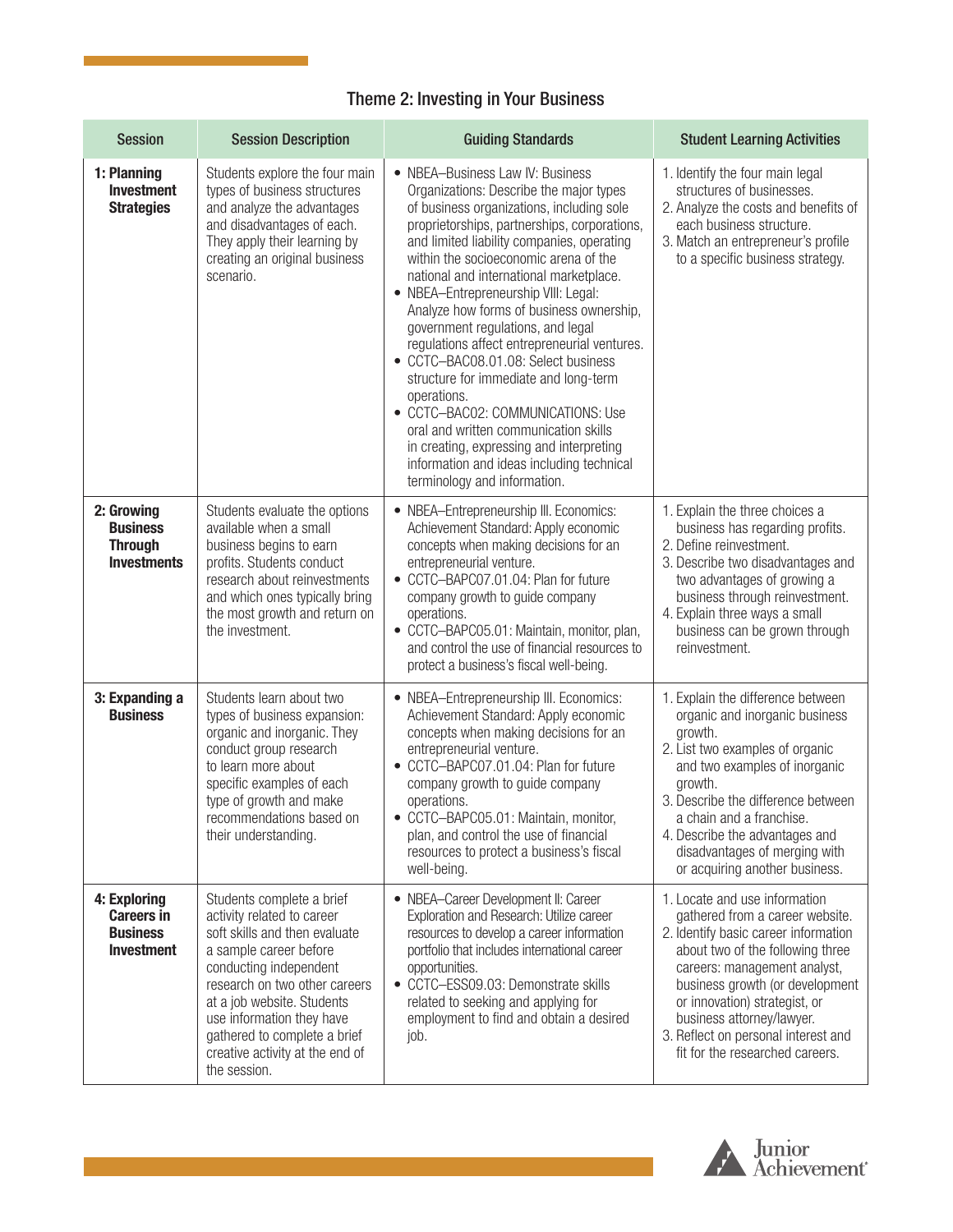# Theme 3: Financial Ethics, Legal and Social Responsibility

| <b>Session</b>                                     | <b>Session Description</b>                                                                                                                                                                                                                                                                                                     | <b>Guiding Standards</b>                                                                                                                                                                                                                                                                                                                                                                                                                                                                                                                                                                                         | <b>Student Learning Activities</b>                                                                                                                                                                                                                                                                                                          |
|----------------------------------------------------|--------------------------------------------------------------------------------------------------------------------------------------------------------------------------------------------------------------------------------------------------------------------------------------------------------------------------------|------------------------------------------------------------------------------------------------------------------------------------------------------------------------------------------------------------------------------------------------------------------------------------------------------------------------------------------------------------------------------------------------------------------------------------------------------------------------------------------------------------------------------------------------------------------------------------------------------------------|---------------------------------------------------------------------------------------------------------------------------------------------------------------------------------------------------------------------------------------------------------------------------------------------------------------------------------------------|
| 1: Introduction<br>to Business<br><b>Ethics</b>    | Students examine business<br>ethics, looking specifically<br>at corporate social<br>responsibility and two key<br>philosophical approaches to<br>it. Students also learn about<br>contemporary expectations<br>of business responsibilities.                                                                                   | • NBEA-Management V: Ethics and Social<br>Responsibility: Examine the role of ethics<br>and social responsibility in decision making.<br>• CCTC-BAC08: ETHICS AND LEGAL<br>RESPONSIBILITIES: Know and understand<br>the importance of professional ethics and<br>legal responsibilities.                                                                                                                                                                                                                                                                                                                         | 1. Explain the definition and purpose<br>of business ethics.<br>2. Describe corporate social<br>responsibility and two different<br>philosophical approaches to it.<br>3. Identify the triple bottom line<br>and explain its role in modern<br>business.<br>4. Describe the purpose and<br>contents of a code of ethics.                    |
| 2: Compliance                                      | Students explore the<br>relationship between ethics<br>and compliance, identify<br>what compliance is, and<br>identify how it affects<br>businesses. Students<br>consult some of the major<br>employment and labor laws<br>to apply them to a business<br>scenario.                                                            | • NBEA-Business Law I. Basics of the Law:<br>Analyze the relationship between ethics and<br>the law and describe sources of the law,<br>the structure of the court system, different<br>classifications of procedural law, and<br>different classifications of substantive law.<br>• NBEA-Business Law III. Agency and<br>Employment: Analyze the role and<br>importance of agency law and employment<br>law as they relate to the conduct of<br>business in the national and international<br>marketplaces. B. Employment Law.<br>• CCTC-BAC08.01.07: Describe current<br>human resources laws and regulations. | 1. Describe the relationship between<br>ethics and compliance.<br>2. Identify five major areas of<br>compliance that affect almost all<br>businesses.<br>3. Identify three benefits of<br>compliance and three<br>consequences of noncompliance.<br>4. Apply key employment and labor<br>laws to a business scenario.                       |
| 3: Contracts<br>and<br><b>Arbitration</b>          | Students recognize a small<br>business's legal vulnerability.<br>Contracts and arbitration<br>offer some protection from<br>those risks.                                                                                                                                                                                       | • NBEA-Business Law I: Analyze the<br>relationship between ethics and the law and<br>describe sources of the law, the structure of<br>the court system, different classifications of<br>procedural law, and different classifications<br>of substantive law.<br>• NBEA-Business Law II: Analyze the<br>relationships between contract law, law of<br>sales, and consumer law.<br>• CCTC-BAC08.01.05: Describe the elements<br>of a business contract.                                                                                                                                                            | 1. Define a contract and the five<br>elements needed to make it<br>legally binding.<br>2. Explain arbitration and its<br>advantages over regular litigation.                                                                                                                                                                                |
| 4: Exploring<br><b>Careers in</b><br><b>Ethics</b> | Students complete a brief<br>activity related to career<br>soft skills and then evaluate<br>a sample career before<br>conducting independent<br>research on two other<br>careers at a job website.<br>Students use information<br>they have gathered to<br>complete a brief creative<br>activity at the end of the<br>session. | • NBEA-Career Development II: Career<br>Exploration and Research: Utilize career<br>resources to develop a career information<br>portfolio that includes international career<br>opportunities.<br>• CCTC-ESS09.03: Demonstrate skills related<br>to seeking and applying for employment to<br>find and obtain a desired job.                                                                                                                                                                                                                                                                                    | 1. Locate and use information<br>gathered from a career website.<br>2. Identify basic career information<br>about two of the following three<br>careers: occupational health and<br>safety specialist, information<br>security analyst, or building<br>inspector.<br>3. Reflect on personal interest and<br>fit for the researched careers. |